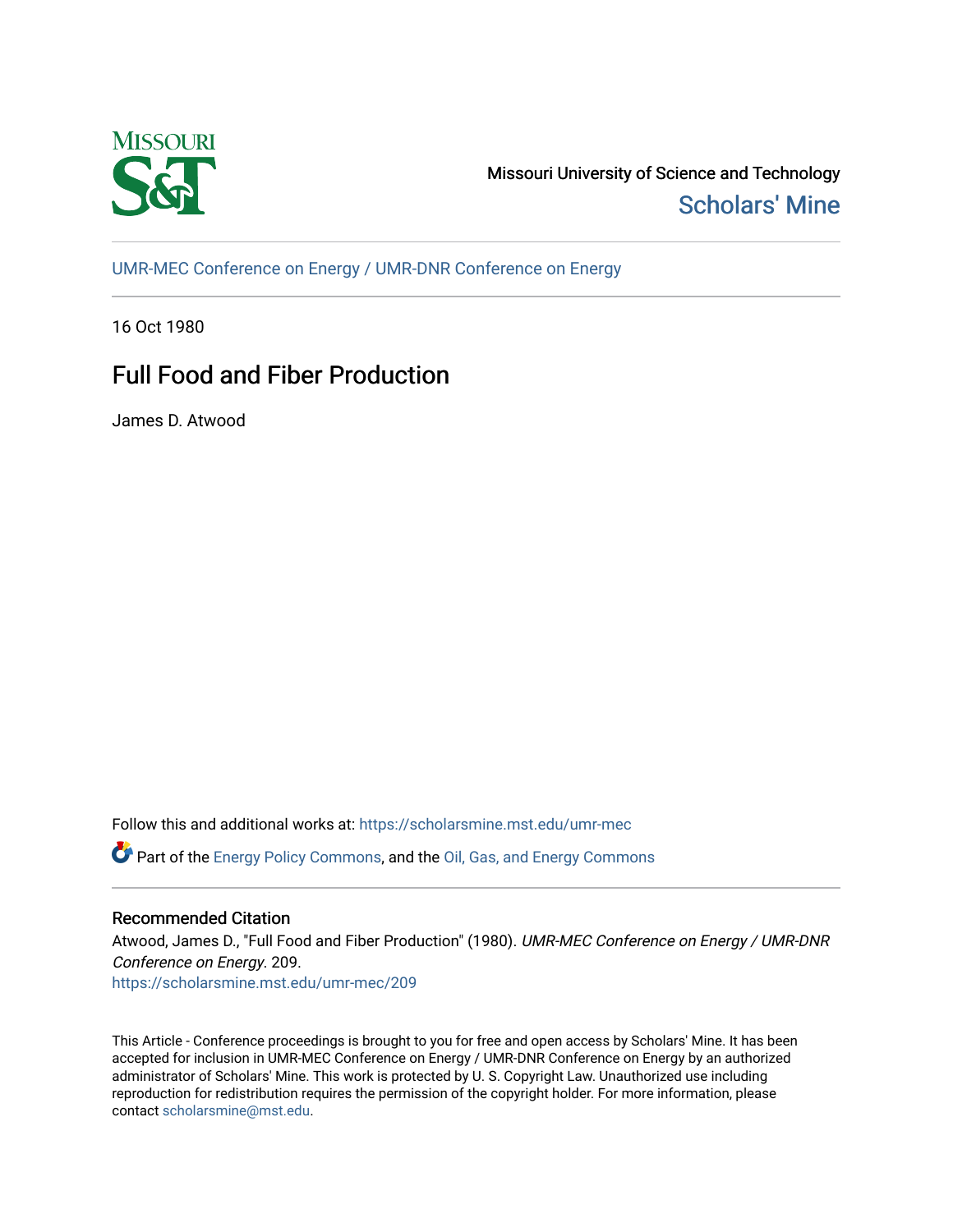**FULL FOOD AND FIBER PRODUCTION**

**James D. Atwood**

**Farmland Industries, Inc.**

**Kansas City, Missouri**

## **Abstract**

**Included in the Natural Gas Policy Act of 1978 is a section which provides priority treatment for essential agricultural users. The applicability and importance of this Act in maintaining a viable agricultural base in this nation is developed.**

**American agriculture is energy intensive. The United States Department of Agriculture estimates that twenty-two percent of this country's energy is used in the production of food and fiber. Approximately one-half of that energy is petroleum based and approximately one-third is from natural gas.**

**Although only two percent of all Americans "work the land" this country's approximately 2.5 million farms constitute the third largest industrial user of energy after the steel manufacturing and petroleum refining industries. The American farmer is dependent upon natural gas and petroleum products for fertilizer, fuel, irrigation, pesticides, and crop drying.**

**The importance of American agriculture should not be underestimated. One American farmer can produce enough to feed himself and more than sixty others. The value of United States farm exports for the year beginning October, 1979, is estimated to be between \$35 and \$40 billion, and paid for almost one-half of the oil we bought.**

**In addition to its significant economic role, American agriculture aids this country's world-wide humanitarian efforts and is a diplomatic weapon in our foreign policy. More importantly, American agriculture provides us with "adequate nutritious food of acceptable variety to feed the increasing population" at a low**

**cost. The high productivity of American agriculture is mainly attributable to two events: the introduction of the gasoline tractor at about the time of World War I and, after World War II, the large scale use of nitrogen fertilizer which is manufactured from natural gas. Both of these are dependent upon non-renewable fossil fuels.**

**The impact of the energy crisis on agriculture is significant because it will mean that the farmer will pay ever-increasing prices for his energy inputs as long as energy is available. The obvious impacts will be higher food prices and in the end, more seriously, the possibility of insufficient food for our national policies and even insufficient food for our population. As a result of .these undesirable consequences, the federal government has initiated policies intended to insure adequate energy inputs to members of the agricultural community. A plentiful supply of food has never been a problem in the U.S. We more or less take our agricultural abundance for granted.**

**Since 1971, federal curtailment policy has focused on the proper method under the Natural Gas Act of allocating diminishing supplies of natural gas among consumers. Curtailment has been difficult for the regulator, the regulated, and the consumer. Curtailment policy through use has become acceptable and it was based upon "end-use"**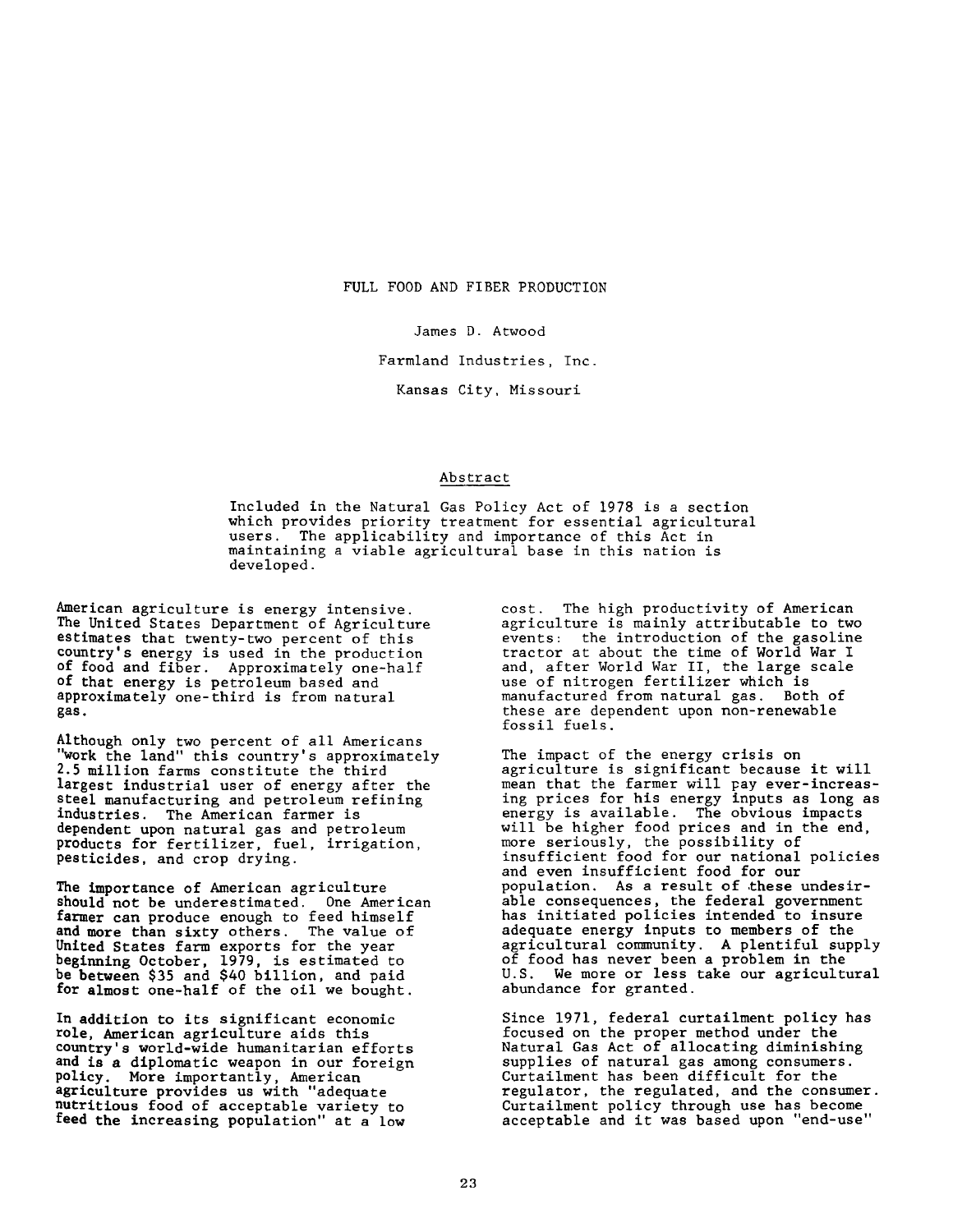**considerations. With the passage of title IV of the Natural Gas Policy Act in November, 1978, established curtailment policies were impacted by a congressional determination that a special class of consumers - "essential agricultural users" should receive a preference during periods of natural gas curtailments. That preference effectively rejected "end-use" as the basis for the allocation of natural gas by substituting an "end-product" criteria. This change has caused some uncertainty and dissatisfaction. Some of this dissatisfaction has come as a result of the federal rulemaking which has been taken to enact a high level of protection for agricultural users during periods of natural gas curtailments. Some of the dissatisfaction comes from the distributors and some from industries other than agriculture.**

**As background, the history of regulation of natural gas curtailments can be traced to an order which was issued as a policy statement by the Federal Power Commission in April, 1971. The significance of this order is that it established three principles for allocating natural gas service among classes of customers. The first principle distinguished between firm and interruptible contracts. Customers with interruptible contracts were deemed, for the purposes of curtailment, to be of a lower priority than customers purchasing under firm contracts.**

**The second curtailment principle was that "inferior" end-uses, such as boiler fuel, should have less protection from curtailment than higher priority end-uses such as natural gas used in residences.**

The third curtailment principle was that **if a user has an ability to use an alternative fuel to natural gas, then that user deserves less protection from natural gas curtailments than a user without an alternative fuel capability. With the exception of the firm-interruptible distinction, the remaining principles have been recognized by the courts and retained as valid criteria for establishing curtailment priorities.**

**However, with the passage of title IV of the Natural Gas Policy Act of 1978, a ®icant new element was added by the congressional determination that certain consumers, described as "essential agricultural" users, were to be given higl priority treatment during periods of natural gas curtailment. Congress did nol intend major disruptions of existing curtailment plans because it perceived that the volumes would be low and that most already had high priority.**

Title IV of the Natural Gas Policy Act **affects the law of natural gas curtailmeni** **by statutorily determining a preference for agricultural users of natural gas and establishing an order of curtailment priorities essentially based upon endproduct as distinguished from end-use consideration. Specifically, section 401 of title IV of the Natural Gas Policy Act provides in pertinent part that:**

> **To the maximum extent practicable, no curtailment plan of an interstate pipeline may provide for curtailment of deliveries of natural gas for any essential agricultural use, unless such curtailment ... is necessary in order to meet the requirements of high priority users.**

**Thus, by this language, the Congress has established two distinct curtailment categories: high priority users and essential agricultural users. Moreover, the next section of the Natural Gas Policy Act establishes a third curtailment category: "essential industrial process and feedstock users" which are to be subordinated in any priority scheme to both high priority and essential agricultural users. As a consequence, during periods of natural gas curtailments, title IV of the Natural Gas Policy Act mandates that all interstate pipeline companies give protection in the following descending order of priorities: high priority users, essential agricultural users, and essential industrial process and feedstock users.**

**The significant change to existing curtailment law compelled by section 401 is its grant of special treatment to essential agricultural users, which are defined as those which use natural gas:**

- **(a) for agricultural production, natural fiber production, natural fiber processing, food processing, food quality maintenance, irrigation pumping, crop drying, or**
- **(b) as a process fuel or feedstock in the production of fertilizer, agricultural chemicals, animal feed, or food.**

**which the Secretary of Agriculture determines is necessary for full food and fiber production.**

**The law seems clear enough, but it is at this point that the agencies and departments take over to implement the law. To make the law operative, the Secretary of Energy was to prescribe and make effective a rule which provides that no curtailment plan of any interstate pipeline company may provide for curtailment of deliveries of natural gas for essential agricultural use except to meet the requirements of**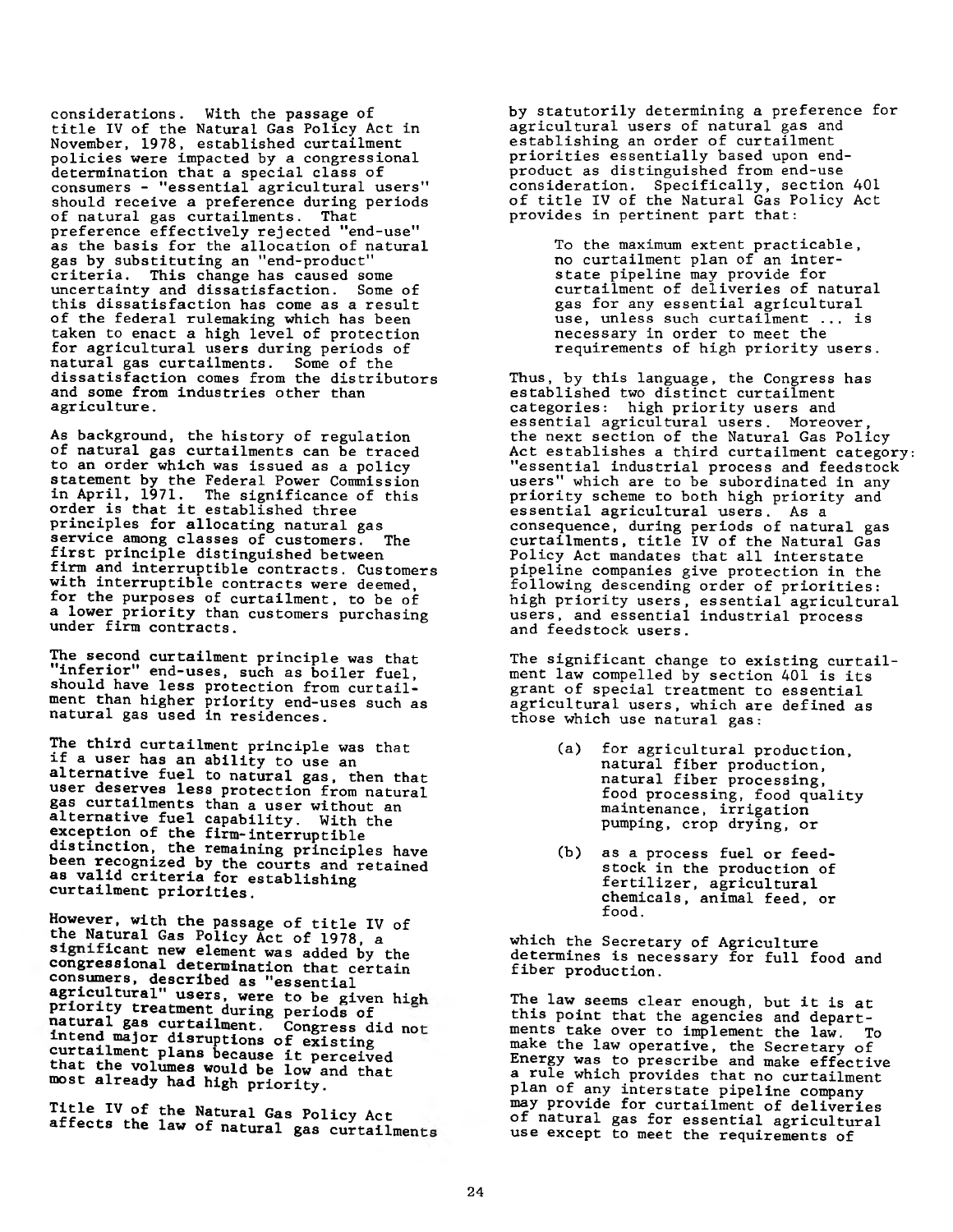**enumerated high priority users. Prior to the issuance of the Secretary of Energy's rule, the Secretary of Agriculture shall certify to both the Secretary of Energy and the Federal Energy Regulatory Commission "the natural gas quantity requirements for essential agricultural uses in order to meet the requirements of full food and fiber production."**

**Thus, the congressional legislation contemplated at least three separate rulemaking proceedings by the United States Department of Energy and Agriculture and the Federal Energy Regulatory Commission to implement the essential agricultural user priority. In actuality, the administrative proceedings which were triggered far exceeded the three contemplated by section 401 of the Natural Gas Policy Act.**

**First, the USDA issued its proposed rule for public hearings. The Secretary of Agriculture sought comments on the proposed regulation. One of the two most significant provisions of the Secretary of Agriculture's proposed rule was its selection of Standard Industrial Classification numbers to certify "those classes of establishments... that are carrying out essential agricultural functions necessary for full food and fiber production." One obvious advantage of using SIC numbers was that it avoided a case-by-case determination by the Secretary of Agriculture as to which facilities qualified as essential agricultural users. Everyone liked this, and it stood through all of the proposed, interim, interim final, and final rulemaking steps.**

**The other significant and probably most controversial aspect of the Secretary of Agriculture's rule was its definition of natural gas requirements for essential agricultural users. The rule provided that: "The natural gas requirements for...the essential agricultural uses are certified to be one-hundred percent of current natural gas requirements of existing essential agricultural use establishments." Utilization of a one-hundred percent current requirements approach means that essential agricultural users were not only immunized to a large extent from curtailment but would be able to increase their natural gas requirements at the possible expense of the pipeline's existing lower priority customers. As you could expect, this started a major controversy, and without boring you with the details, the USDA switched its position several times before finally issuing its final rule.**

**During the course of the several rulemaking proceedings, it became clear that disposition of the growth question -- whether essential agricultural users should be limited to an historical base period or be permitted to increase their base period entitlements (the one-hundred percent**

**current requirements approach) to meet the growing need for food and fiber -- was the key issue.**

**The Federal Energy Regulatory Commission's calculation of an essential agricultural user's volumes was not the one-hundred percent current requirements approach proposed by the Secretary of Agriculture, but was based upon an historical period. As an added kicker in calculating an essential agricultural user's base period volumes, it not only utilized the base period volumes included in the various curtailment plans of the numerous interstate pipelines, but adjusted it for the user's alternate fuel capability.**

**The USDA's final rule certified essential agricultural requirements as one-hundred percent of current requirements for small users and for daily users of more than 300 MCF an historical period or the maximum entitled by the gas company was ruled. This formula was an attempted compromise between the current requirements and historical base period approaches. The only explanation for the Secretary of Agriculture's new approach in defining requirements was the following conclusionary rationalization that: "A dual approach is designed to combine the current and base period approaches so as to achieve an effective and practicable result."**

**The disparity between the Secretary of Agriculture's and the Federal Energy Regulatory Commission's interim rules was not resolved by the next federal action, the ERA's final rule. The ERA's final rule was probably the most significant in all the section 401 rulemakings. "The curtailment plans of interstate pipelines protect, to the maximum extent practicable, deliveries of natural gas for essential agricultural uses and for high-priority uses."**

**Specifically, the order requires interstate pipelines to establish a high priority use category designated as priority 1 and an essential agricultural use category designated as priority 2. Priority 1 is required to include all high priority use entitlements of direct and indirect customers and related storage injection volumes. Priority 2 must include all essential agricultural use entitlements of its direct and indirect customers and related storage injection volumes. The method of curtailment requires that deliveries of natural gas be curtailed sequentially beginning with the lowest priority of service category. All categories are to be fully curtailed before priorities 1 and 2 are curtailed. Priority 1 is to be curtailed last. So, after a year of regulatory gyrations, the rules seem to do what Congress wanted.**